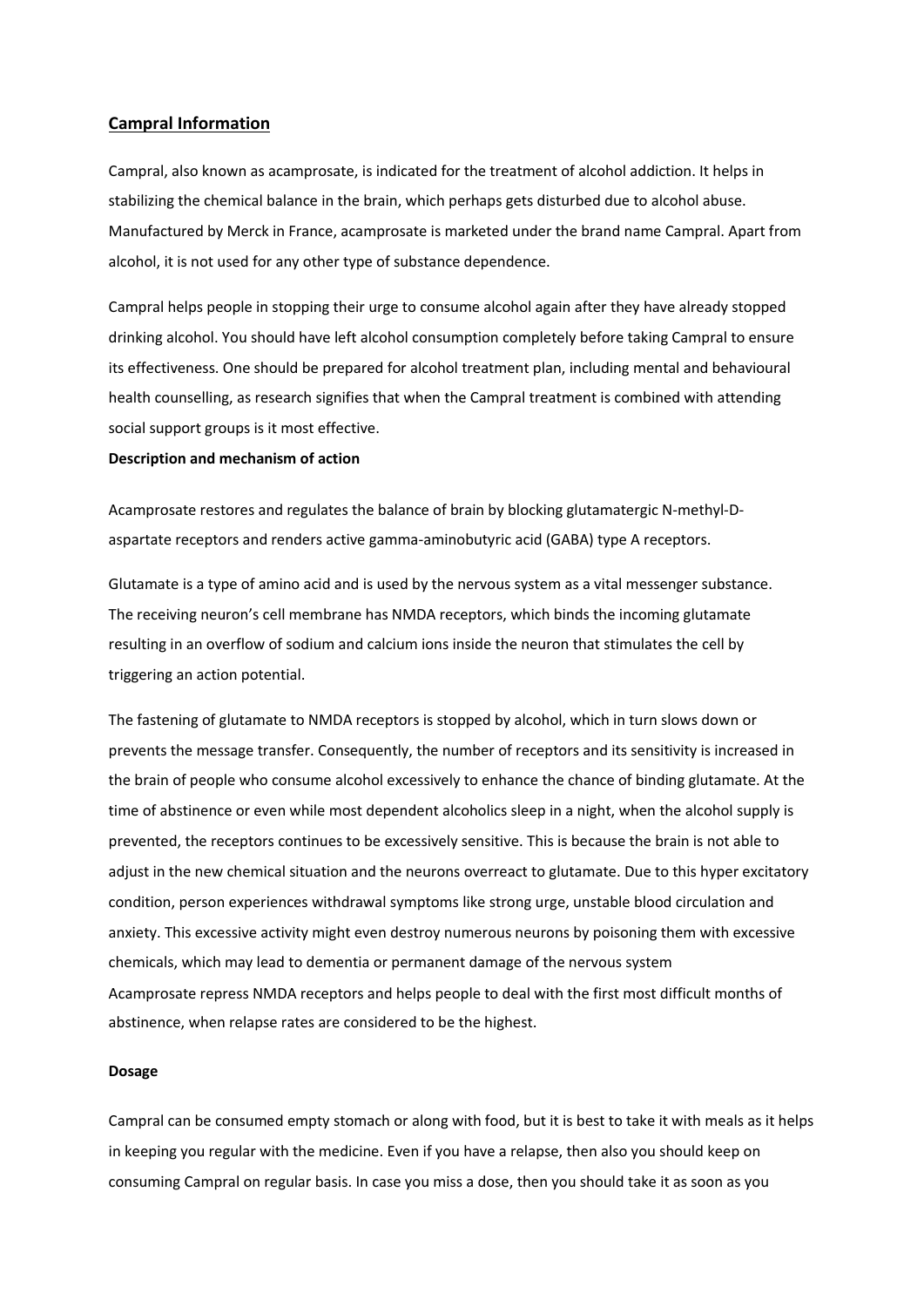remember. However, you may skip one dose if it is the time of the next dosage, as you should not take two doses at a time.

You can start by taking two tablets of 33 mg each three times a day. People who do not have severe kidney problems might take half of the regular dose. However, always consult the doctor before taking it. Overdose of Campral might lead to diarrhoea and other symptoms.

## **Side effects**

Administering Campral might entail certain severe side effects like allergy, heart arrhythmia, kidney failure, sudden death, hypotension or hypertension and suicidal thinking or suicide attempt.

Besides, a person might experience some other side effects such as headaches, insomnia, impotence, anxiety, body pain or weakness, chest pain, depression, diarrhoea, dizziness, heart failure, irregular heartbeat, nausea and seizure. You should consult a doctor if you develop any side effects or experience a change in intensity.

## **Cautions**

If you are having kidney problems or allergies to the medicines, then you should not take acamprosate. Given that alcohol dependence and mental health problems are closely related, you or your caregiver should carefully observe your condition attention and if you notice increase in depression or any new symptoms like agitation, hostility, anxiety, and suicidal thoughts or behaviour while taking Campral, then you should immediately consult your doctor.

This drug might hamper your judgment, thinking, or motor skills, therefore is it advised that you do not operate dangerous machinery, drive, or take part in dangerous activities until you are sure that you are not experiencing such effects.

### **Interactions**

There is no sufficient data to prove any drug interactions with Campral. However, pregnant women, nursing mothers and people with kidney and allergy problems should consult the doctor before administering this drug. One should also consult the doctor before taking any other over-the-counter drugs and vitamins supplements.